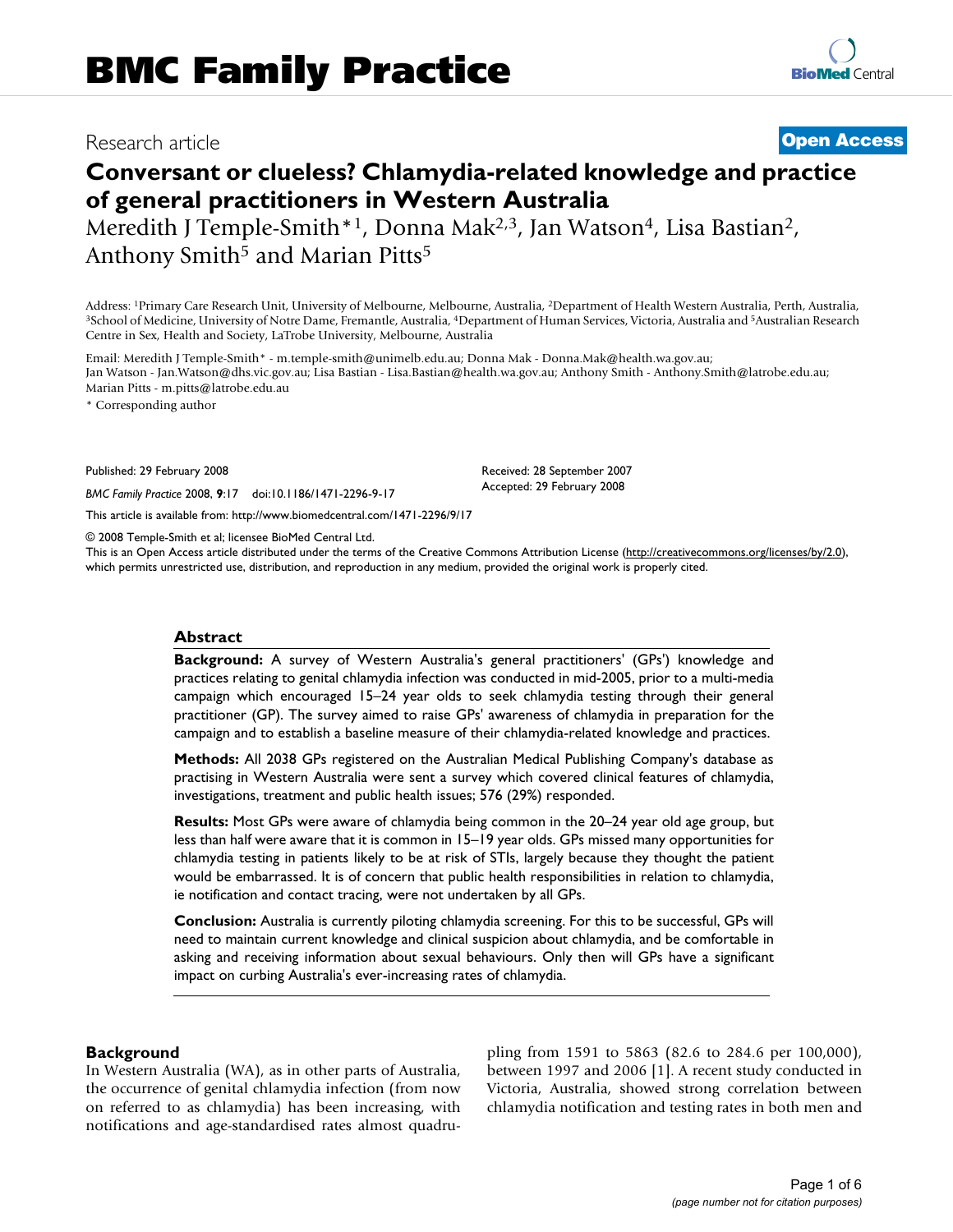women, suggesting that increased testing would identify further chlamydia infections [2].

Left untreated, chlamydia can cause pelvic inflammatory disease, ectopic pregnancy, infertility and chronic pelvic pain [3]. Early diagnosis can be achieved through screening and has been shown to be of benefit in reducing such complications [4,5]. Furthermore, access to nucleic acid testing, self-collected or non-invasive sampling, and single-dose treatment for chlamydia has been available since the late 1990s, removing previous barriers to early detection and treatment.

Chlamydia occurs in most age groups, but is most commonly notified in those under 25 years. A recent prevalence study in family planning clinics in New South Wales, Australia, found an overall prevalence of 5.6% in 16–25 year olds [6]; only slightly higher than the 5% prevalence found in over 500 18–24 year olds presenting to GPs in Queensland, Australia [7]. While it is likely that sexually transmissible infections (STIs) form a small part of most Australian GPs' caseloads, in WA most cases of chlamydia are diagnosed in general practice (Unpublished data, WA Notifiable Infectious Disease Database, Mak, personal communication, 2007.) GPs have reported varying levels of commitment to chlamydia screening, and a lack of willingness to screen opportunistically [8]. A likely contributing factor is the fact that many GPs fail to take a sufficiently detailed sexual history with which to assess the patient's sexual health risk; this has been found in many studies, both within Australia overseas, over the last decade [9-13]. One recent Australian study found GPs, particularly female GPs, were more likely to take a sexual history if they perceived a patient to be in a highrisk category, regardless of their actual risk behaviour [8]. A gender difference between GPs has been observed in relation to chlamydia testing more generally, with female GPs significantly more likely to offer testing than males both in Australia and overseas [8,13,14].

In WA in 2004, 63% of chlamydia notifications were for 15–24 year olds [1]. In June 2005, the Department of Health, Western Australia (DoH WA) launched a multimedia campaign, *Chlamydia: most people haven't got a clue*, encouraging young people aged 15–24 years to seek chlamydia testing from their GP [15].

To ensure that they were adequately prepared to both respond to increased requests for tests and to initiate discussion about chlamydia testing, GPs were surveyed about their chlamydia knowledge and practices, and professional development was offered to GPs who wished to improve their skills in this area.

### **Methods**

This study received approval from the LaTrobe University Human Ethics Committee.

Six weeks before the campaign a survey was sent to all GPs registered on the Australian Medical Publishing Company's database as practising in WA to:

- raise GP awareness of chlamydia
- to establish a baseline measure of GPs' chlamydiarelated knowledge and practices and
- to encourage GPs to reflect on their practice in relation to STIs in general.

The 12 page, 32 item survey included items on the clinical features of chlamydia, chlamydia-related investigations, treatment and public health issues. GPs were encouraged to participate through three "Fax Alerts" sent to each GP by DoH WA. The first was sent just prior to the survey mail out, the second approximately one week after the survey would have been received, and the third one week before the closing date for return of surveys.

Of the 2038 surveys mailed out, 21 were returned not completed as the GP had resigned or semi-retired. A further 16 GPs had left the practice or changed address. In all 576 GPs responded, a response rate of 29% (576/2001). Twelve surveys returned after the closing date were excluded as answers may have been biased by the campaign. The final analysis included 564 surveys.

Gold Standard Answers to survey questions were mailed to all GPs who completed the survey and to all GPs as part of the *Chlamydia: most people haven't got a clue* promotional package for health professionals (which also included an order form for posters, pamphlets and guide to chlamydia testing). GPs who chose not to complete the survey thus still received educational material on chlamydia and sexual health issues.

A comparison between the demographics of study participants and a pool of over 2000 vocationally registered Australian GPs suggested the participants of this study to be slightly skewed to include more females, but to be representative of age [16].

#### **Results**

### *Who completed the survey?*

Marginally more male (51%) than female (48%) GPs completed the survey (gender data was missing for 1%). The majority of respondents were in the 35–54 year age group (15% were less than 35 years, 31% were aged 34– 44 years, 29% were aged 45–54 years, 15% were aged 55–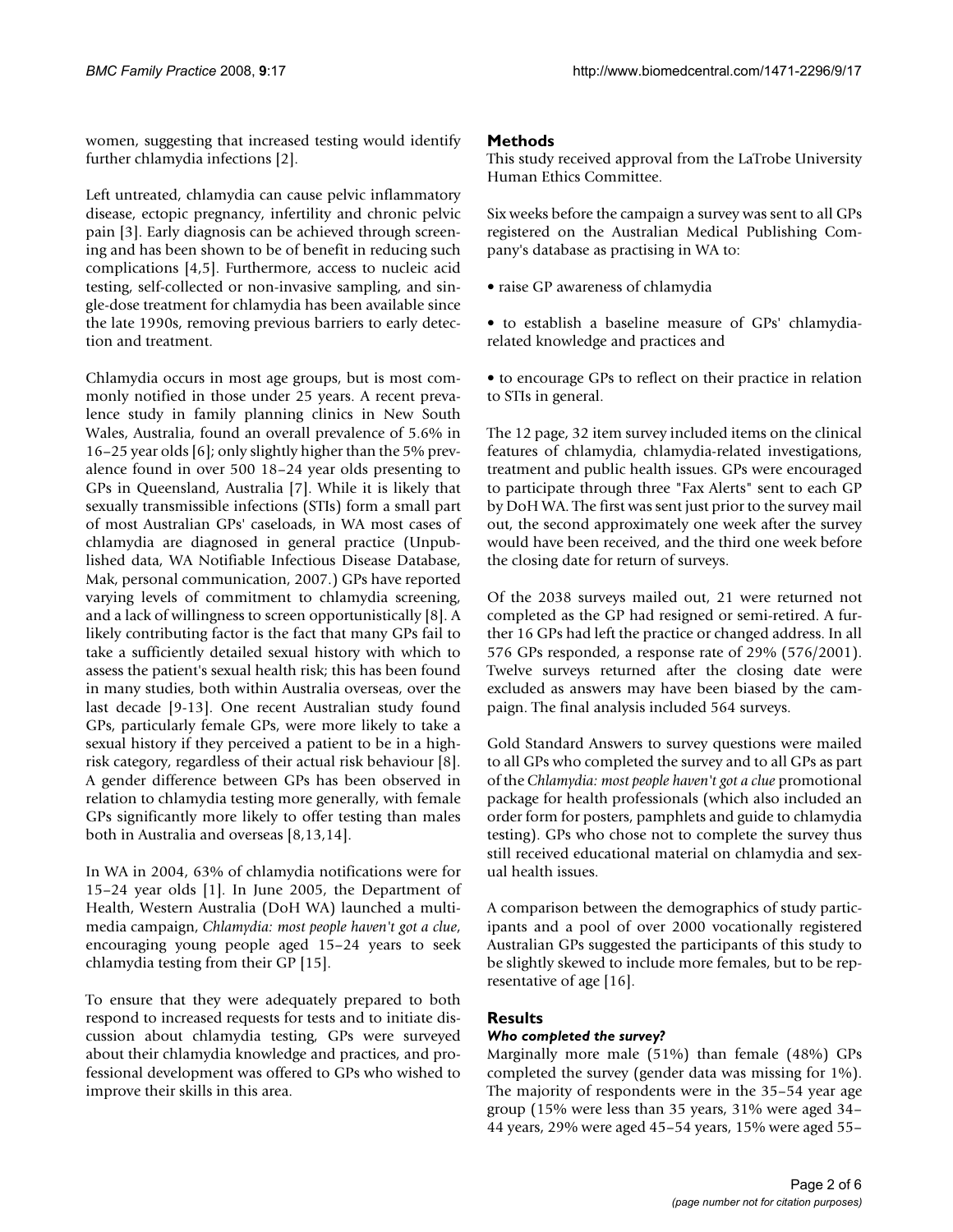64 years, and 11% were over 65 years). Almost 75% of GPs responding to the survey practiced in urban areas. Nearly two-thirds of respondents had been working in general practice for 10–29 years (21% had worked for 0– 9 years, 34% for 10–19 years, 27% for 20–29 years, 12% for 30–39 years and the remaining 5% for over 40 years).

About 50% of respondents stated that young people aged 15–24 years comprised 10–25% of their patient caseload with a further 19% reporting that this age group comprised more than 25% of their patient caseload. Many GPs who completed the survey performed sexual health consultations such as offering contraceptive advice (56% daily; 89% at least weekly) Pap smears (51% daily, 81% at least weekly) and safe sex advice (30% daily; 72% at least weekly). GP respondents diagnosed STIs regularly (21% at least weekly; 66% at least monthly) and recommended STI tests to asymptomatic 'at risk' patients (14% daily, 45% at least weekly and 70% at least monthly) on a regular basis.

Respondents reported diagnosing 266 cases of chlamydia in the four weeks before receiving the survey. The almost 75% of the total number of respondents who practiced in urban areas, diagnosed 72% of these cases.

#### *Sexual risk assessment*

When seeing patients whom they believed to be at risk of STIs, 81% of GPs reported that they commonly or very commonly asked about safe sex, 66% about having more than one sex partner and 65% about injecting drug use. However, fewer GPs asked about the important risk factors of overseas travel (54%) or sex with sex workers  $(30\%)$ .

GPs were asked whether they would be likely to take or update a sexual history in five different clinical situations. Nearly all (96%) GPs would take a sexual history from a man presenting as the sexual contact of an infected partner, and around half would do so for a female patient requesting a Pap smear. However, only 39% would do so for a 24 year old woman routinely presenting for the contraceptive pill, and around a third would do so for a male patient requesting overseas travel immunisation advice (34%) or a young male with a new sexual partner (29%).

GPs were also asked how embarrassed a patient would be if they took a sexual history in these situations. More than two-thirds thought the young male sexual contact of an infected partner (82%), and a young woman seeking a Pap smear would not be embarrassed (79%). However, over half of respondents believed a woman seeking a prescription for the contraceptive pill (72%), a young man with a new girlfriend (58%) and a man seeking overseas travel immunisation advice (57%), would be embarrassed or very embarrassed by the GP taking a sexual history.

There was a clear gender bias in terms of sexual risk assessment with significantly fewer female than male GPs believing that the female patients would be embarrassed if they were to take or update a sexual history. Similarly significantly fewer male than female GPs believed that the male patients would be embarrassed if they were to take or update a sexual history (Table 1). Despite this, female GPs were generally more likely report that they would take or update a sexual history (Table 2).

GPs were asked how they would rate the likelihood of their recommending a chlamydia test in five different clinical situations (Table 3). Most GPs (females, 96%; males 93%) reported that they would do so for the young male presenting as the sexual contact of someone with a vaginal infection. Female GPs were more likely than males to recommend chlamydia testing for the female patients requesting contraception (37% vs.  $14\%$ ,  $\gamma^2$  p < 0.001) and a Pap smear (70% vs. 30%, χ2, p < 0.001), (Table 3). Differences in responses depending on age and rural/urban status were evident but minor in comparison to gender differences.

For patients presenting with STI symptoms, most GPs (87%) reported that they would commonly ask about a previous STI history, 65% about injecting drug use, 67% about recent overseas travel and 55% about specific sexual practices.

## *Knowledge of age-groups in which chlamydia mostly is notified*

Both nationally and in WA, chlamydia is most commonly seen in the 15–19 year and the 20–24 year age-groups. When asked which were the main age groups in which

**Table 1: Percentage of GPs who believed that these patients would be embarrassed or very embarrassed if they were to take a sexual history, by gender of GP**

|                                                                                | <b>Female</b> $n = 268$ | <b>Male</b> $n = 284$ | $\gamma^2$ p value |
|--------------------------------------------------------------------------------|-------------------------|-----------------------|--------------------|
| 24 year old woman requires prescription for contraceptive pill                 | 14.4                    | 39.4                  | < 0.001            |
| 24 year old woman for Pap smear test                                           | 11.I                    | 30. I                 | < 0.001            |
| 45 year old man requests travel immunisation advice                            | 53.1                    | 31.2                  | < 0.001            |
| 32 year old man whose girlfriend has a vaginal infection                       | 23.0                    | 14.3                  | 0.01               |
| 20 year old man for asthma medication prescription who also has new girlfriend | 49.8                    | 33.3                  | < 0.001            |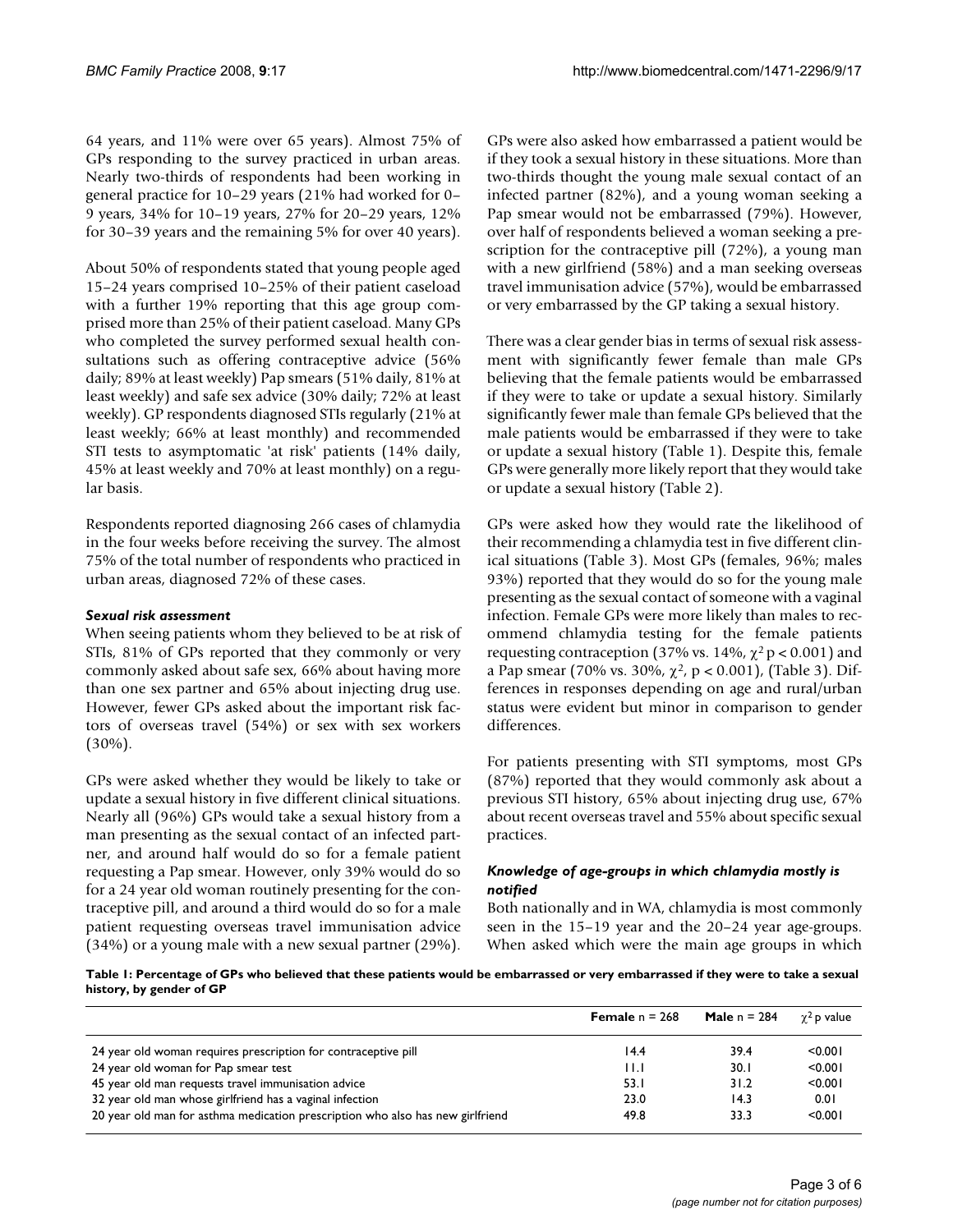|                                                                                | <b>Female</b> $n = 268$ | <b>Male</b> $n = 284$ | $\gamma^2$ p value |
|--------------------------------------------------------------------------------|-------------------------|-----------------------|--------------------|
| 24 year old woman requires prescription for contraceptive pill                 | 51.8                    | 27.I                  | < 0.001            |
| 24 year old woman for Pap smear test                                           | 71.6                    | 39.0                  | < 0.001            |
| 45 year old man requests travel immunisation advice                            | 32.3                    | 34.8                  | $NS^*$             |
| 32 year old man whose girlfriend has a vaginal infection                       | 97.3                    | 94.0                  | 0.05               |
| 20 year old man for asthma medication prescription who also has new girlfriend | 32.0                    | 25.7                  | $NS^*$             |

**Table 2: Percentage of GPs who are likely or very likely to take or update a sexual history, by gender of GP**

\* Not significant at 0.05 level

chlamydia is most commonly seen, 76% of respondents selected the older group, while less than half (45%) selected the younger group. Almost 30% of respondents selected the 25–29 year old age group, 4% selected the 30–34 year old age group, and 2% selected the 35–39 year old age group. Less than 1% believed chlamydia occurred most commonly at no particular age.

#### *Public health responsibilities*

Almost all GPs (99%) knew that chlamydia is a notifiable infection in WA; however, only 85% stated that they would always complete a notification form.

Contact tracing practices were variable, with less than 25% of respondents considering this to be always or mostly their responsibility (Table 4). Slightly over half (51%) of the participants sometimes considered contact tracing to be their responsibility, whilst 21% believed this never to be the case. In fact, in a patient in whom respondents had diagnosed a laboratory confirmed STI, only 60% would commonly ask details of sex partner for contact tracing purposes.

#### **Discussion and Conclusion**

Information on the sexual health practices of the WA GP workforce are not available, so it is impossible to determine how representative the survey respondents are of the GPs in WA. Over half of the respondents were performing Pap tests and providing contraceptive advice daily. This suggests that GPs returning the survey had some interest in reproductive health issues, and thus could reasonably be expected to have a better than average knowledge of sexual health.

It is likely that low STI caseloads were one reason for nonresponse to the survey, as was found in a recent chlamydia-related study of GPs in New South Wales with a 45% response rate [17]. These findings also suggest that our survey was returned by GPs with at least some interest in sexual health.

Whilst the modest return rate of 29% is clearly a limitation of the study, a recent postal survey of GPs in southeastern Australia, with a nearly 60% response rate, reported very similar findings [18]. The response rate in our study also holds a warning that non-responders may have poorer chlamydia-related knowledge and practices than respondents. This might not be of great concern if all respondents had excellent knowledge and exemplary practices. However, amongst responders to the survey, most of whom are actively engaged in reproductive and sexual health services, there are still many findings of concern.

Foremost among these were GPs' practices in relation to public health more generally. Whilst almost all GPs knew that chlamydia was notifiable, some GPs stated that they do not usually notify DoH WA of such infections. Less

|  | Table 3: Percentage of GPs who are likely or very likely to recommend testing for chlamydia by gender and age of GP |  |  |
|--|---------------------------------------------------------------------------------------------------------------------|--|--|
|--|---------------------------------------------------------------------------------------------------------------------|--|--|

|                                                                                   | Female              | Male |          | $25-34$ years $35-44$ years | 45–54 years | $55-64$ years $65+$ years |          |
|-----------------------------------------------------------------------------------|---------------------|------|----------|-----------------------------|-------------|---------------------------|----------|
|                                                                                   | $n = 268$ $n = 284$ |      | $n = 61$ | $n = 164$                   | $n = 187$   | $n = 101$                 | $n = 44$ |
| 24 year old woman requires prescription for<br>contraceptive pill                 | 36.9                | 14.4 | 29.5     | 29.8                        | 24.0        | 24.7                      | 9.0      |
| 24 year old woman for Pap smear test                                              | 70.I                | 30.3 | 67.2     | 58.5                        | 46.5        | 38.6                      | 31.8     |
| 45 year old man requests travel immunisation<br>advice                            | 8.5                 | 10.5 | 11.4     | 6.7                         | 9.0         | 10.8                      | 13.6     |
| 32 year old man whose girlfriend has a vaginal<br>infection                       | 95.8                | 93.3 | 98.3     | 95.7                        | 93.5        | 94.0                      | 88.6     |
| 20 year old man for asthma medication<br>prescription who also has new girlfriend | 23.8                | 20.7 | 24.5     | 21.9                        | 22.9        | 19.8                      | 22.7     |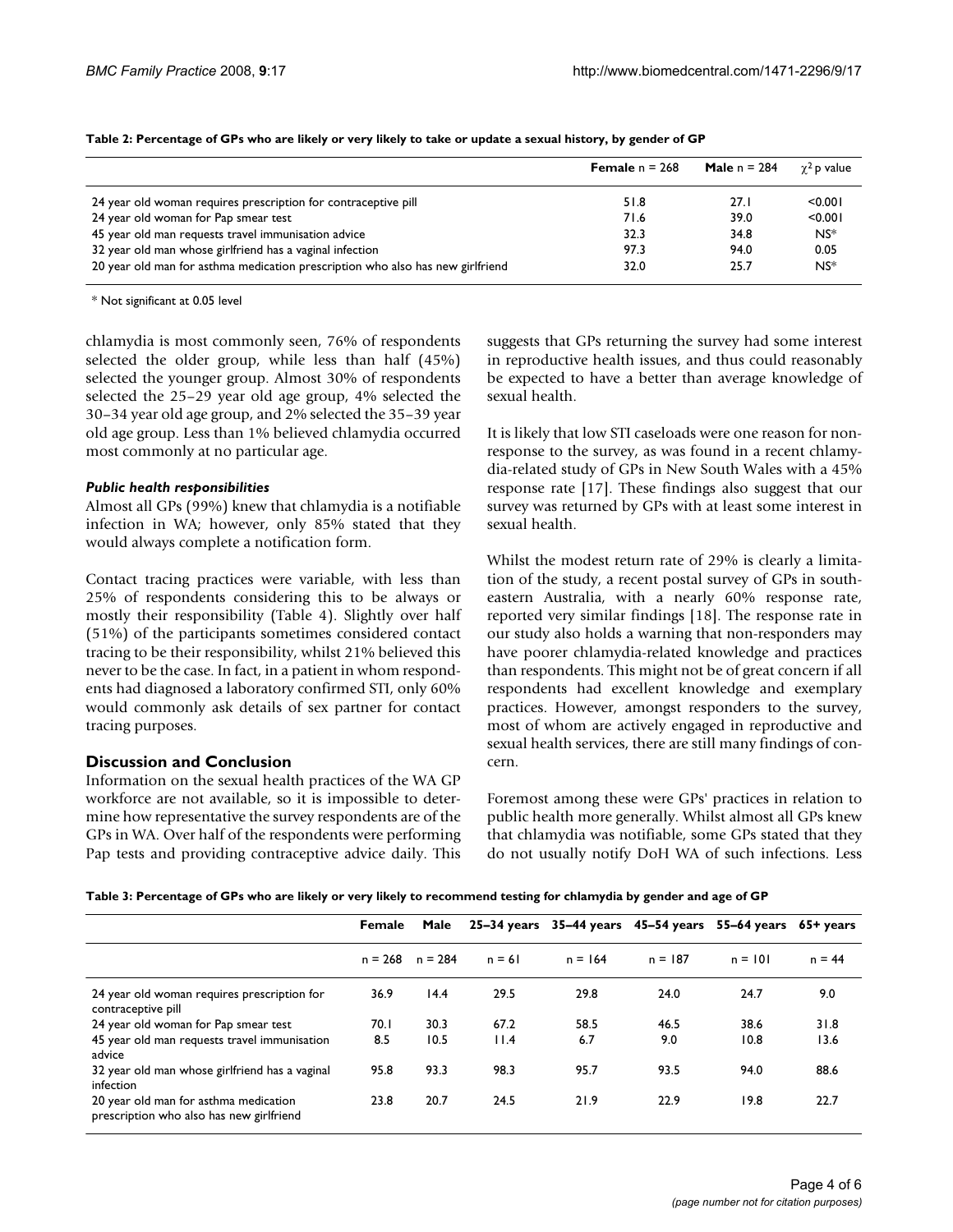| Table 4: Percentage of total sample ( $n = 576$ ) who consider that |  |
|---------------------------------------------------------------------|--|
| contact tracing is their responsibility                             |  |

| Always    | 7.4  |
|-----------|------|
| Mostly    | 17.2 |
| Sometimes | 51.6 |
| Never     | 21.3 |
| Missing   | 2.5  |
|           |      |

than 25% of GPs saw contact tracing as their responsibility, with a third not even usually asking a patient for details about their sex partners for contact tracing purposes. While general practice is not well structured for contact tracing, this responsibility may benefit from simple innovative interventions, some of which are being piloted as part of the pilot testing program for chlamydia. These include contact tracing practice for practice nurses, and a message on the laboratory result of positive chlamydia tests providing the notifying doctor with a website containing chlamydia treatment guidelines, client brochure, and a printable letter for index cases to pass on to exposed sexual partners [19].

Results of the study suggested that GPs may be missing opportunities to assess the likelihood of chlamydia in many of those most at risk. They thus need to maintain a high level of clinical suspicion to consider a chlamydia diagnosis. Even when GPs do initiate STI testing, many do not ask all the questions necessary to ensure that appropriate STI tests are performed, eg. specific sexual practices and injecting drug use which may indicate a greater likelihood of BBVs.

Although GPs generally asked the most important questions of patients with an obvious STI risk, other opportunities where sexual risk assessment could be easily justified to the patient, such as during a Pap smear test and in a consultation about contraception, were not as readily taken up, particularly by male GPs. Yet Khan et al found over half of the GPs in their study felt chlamydia testing should be offered during a consultation at which a Pap smear was taken [8].

Targeted screening for chlamydia requires considerable communication skills [14]. A randomised controlled trial comparing computer-assisted with face-to-face sexual history taking in a sexual health centre showed that women reported significantly higher numbers of male partners in the preceding 12 months when completing a computer assisted self interview, suggesting that patients require a non-judgemental environment to answer honestly questions about such sensitive issues [20]. A recent study showing a positive association between chlamydia prevalence in young women and the numbers of male sexual

partners in the preceding year underscores the importance of assessing the true numbers of sexual partners [21].

Given also that sexual history taking in general practice is not commonly performed and frequently inadequate [9- 13], the challenge remains to ensure that neither asking nor answering questions about sexual behaviour causes embarrassment or shame for GPs or their patients.

With widespread availability of nucleic acid testing and safe, effective single-dose treatment, chlamydia is an epidemic which should be addressed not just by opportunistic case-finding but by a comprehensive population-based control program. The effectiveness of screening for chlamydia in asymptomatic young women has been shown in studies of screening programs in Sweden and the USA [22-25]. These countries have different health care systems to Australia where most chlamydia is diagnosed in general practice. However a recent analysis of annual opportunistic screening in women under 25 suggested that chlamydia screening would be cost-effective in Australia [26]. Such screening, based on age and ever-hadsex that was appropriately advertised and funded would overcome the discomfort and shame felt by many young people about being asked about their sexual practices, and by many GPs whose job it is to ask these questions.

If it is indeed true that the respondents to this survey represent the GPs who have some interest in sexual health and/or a higher caseload of young people, then there is much work ahead if all GPs are to be adequately trained in best practice for chlamydia screening. GPs can make a significant impact on chlamydia control through both individual risk assessment and screening. However, it is critical that GPs have the knowledge and skills to achieve this. If three things can be achieved – current knowledge, clinical suspicion, and comfort in asking about sexual behaviours – we will be well on our way to gaining control over the current chlamydia epidemic.

## **Competing interests**

The author(s) declare that they have no competing interests.

## **Authors' contributions**

JW analysed data; MT-S and JW wrote first draft; all other authors commented on various drafts, and all authors read and approved the final version.

## **Acknowledgements**

The authors would like to thank all the GPs who participated in this study, which was funded by the Department of Health, Western Australia. Meredith Temple-Smith's position is funded by the University of Melbourne, Jan Watson's position was funded by the Department of Health, Western Australia, Anthony Smith's and Marian Pitts' positions are funded by LaTrobe University, Donna Mak's position is funded by University of